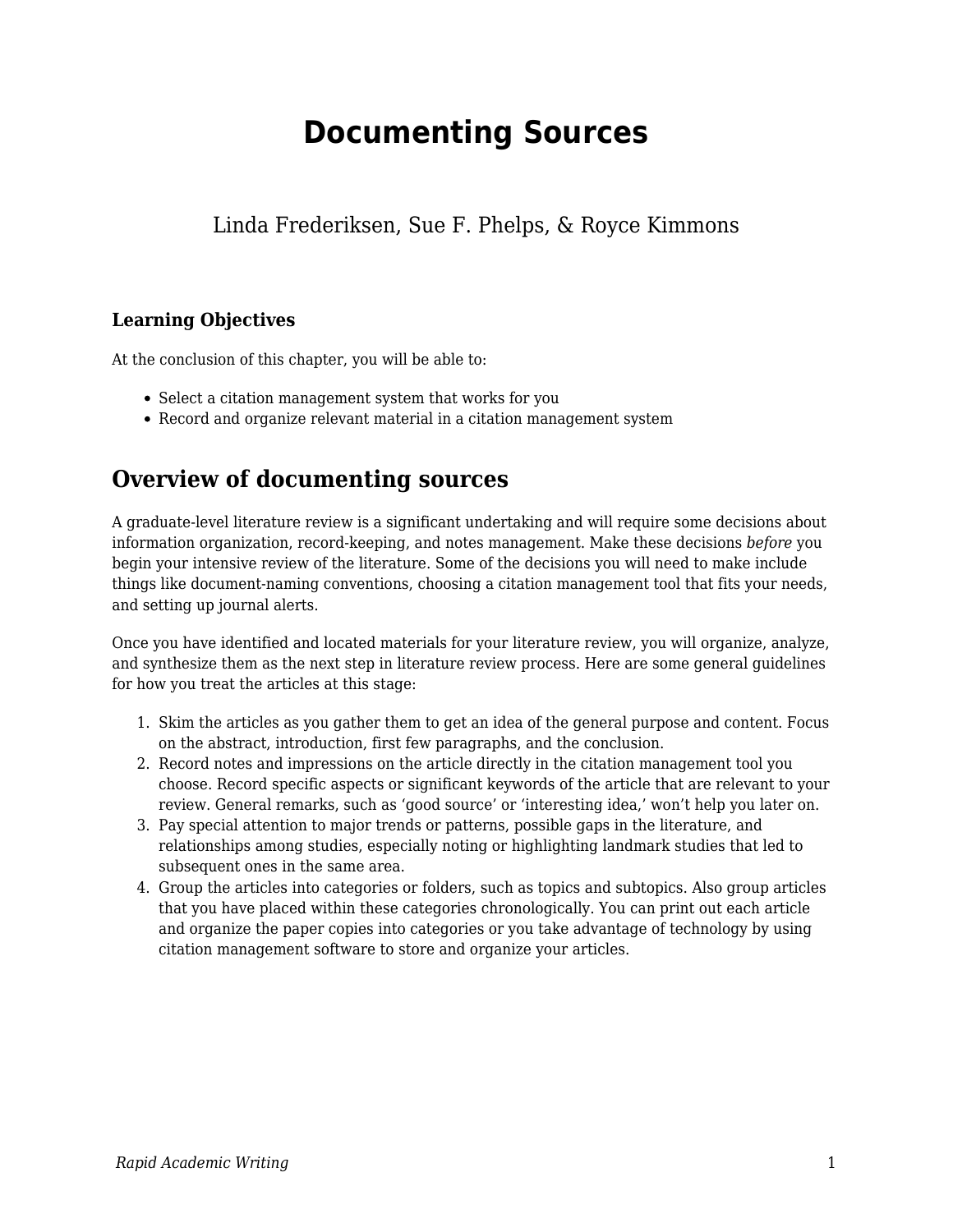

Begin to group sources into broad categories and then organize chronologically or alphabetically by author's last name. Broad general categories might include:

- Themes or Concepts
- Theories
- Policies
- Programs
- Populations
- Methodologies
- Questions for further research

Other broad organization schemes might relate to the PICO or SPICE models mentioned in Chapter 3. We will discuss organization and synthesis in more detail in Chapter 7.

5. Develop a standardized naming convention for folders and files. Names should be kept as short as possible whilst also being meaningful, concise, and standardized. For example, PolicyCttee2017 or GuidelinesRegulationsHarrison is more useful than LitReviewArticle1.

Other useful file naming conventions can be found The University of Edinburgh Records Management Office ([2017 \[https://edtechbooks.org/-dPB\]](https://edtechbooks.org/rapidwriting/lit_rev_conclusion/#ref6)). Examples include:

[Avoid unnecessary repetition and redundancy in file names and file paths.](http://www.ed.ac.uk/records-management/records-management/staff-guidance/electronic-records/naming-conventions/repetition)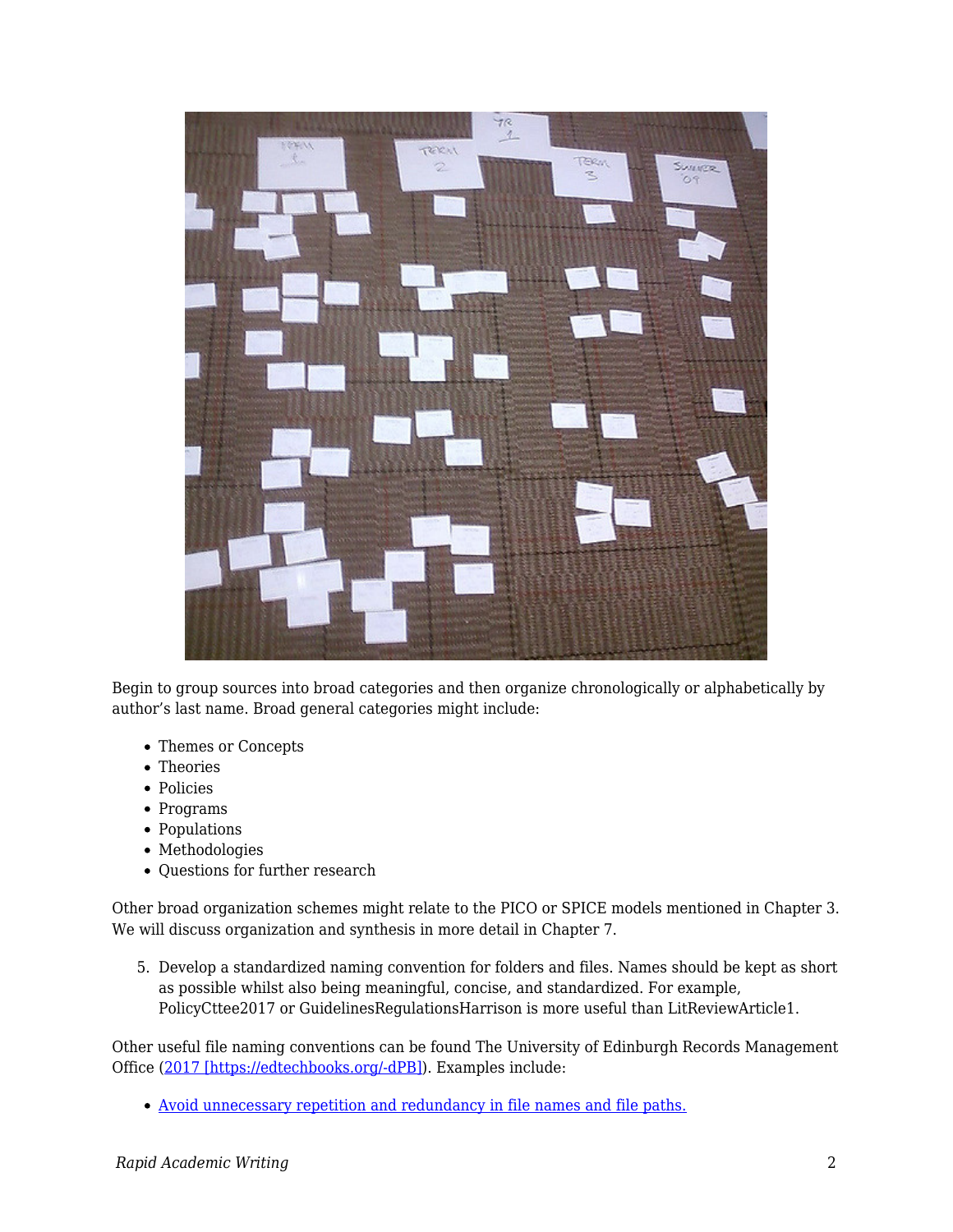[\[https://edtechbooks.org/-YYn\]](http://www.ed.ac.uk/records-management/records-management/staff-guidance/electronic-records/naming-conventions/repetition)

- [Use capital letters to delimit words, not spaces or underscores \[https://edtechbooks.org/-KKT\]](http://www.ed.ac.uk/records-management/records-management/staff-guidance/electronic-records/naming-conventions/delimit-words)
- [When including a personal name in a file name give the family name first followed by the](http://www.ed.ac.uk/records-management/records-management/staff-guidance/electronic-records/naming-conventions/surname) [initials. \[https://edtechbooks.org/-XLF\]](http://www.ed.ac.uk/records-management/records-management/staff-guidance/electronic-records/naming-conventions/surname)
- [Avoid using common words such as 'draft' or 'letter' at the start of file names, unless doing so](http://www.ed.ac.uk/records-management/records-management/staff-guidance/electronic-records/naming-conventions/common-words) [will make it easier to retrieve the record. \[https://edtechbooks.org/-BTv\]](http://www.ed.ac.uk/records-management/records-management/staff-guidance/electronic-records/naming-conventions/common-words)
- [Order the elements in a file name in the most appropriate way to retrieve the record.](http://www.ed.ac.uk/records-management/records-management/staff-guidance/electronic-records/naming-conventions/ordering) [\[https://edtechbooks.org/-DUs\]](http://www.ed.ac.uk/records-management/records-management/staff-guidance/electronic-records/naming-conventions/ordering)
- [Avoid using non-alphanumeric characters in file names. \[https://edtechbooks.org/-ciM\]](http://www.ed.ac.uk/records-management/records-management/staff-guidance/electronic-records/naming-conventions/non-ascii-characters)

Take the time to think about your organizational system before you begin researching and compiling sources in earnest. "Organizing now will save much time and heartache later." ([Machi & McEvoy,](https://edtechbooks.org/rapidwriting/lit_rev_conclusion/#ref6) [2012, p. 31 \[https://edtechbooks.org/-dPB\]](https://edtechbooks.org/rapidwriting/lit_rev_conclusion/#ref6)).

# **Citation Management Tools**

One of your first decisions – after selecting your topic – will be to determine which citation manager will work the best for you. Citation managers are software packages, such as EndNote or Zotero, used to create personalized databases of citations and notes. Citation management tools help users:

- import citations from databases, websites, and library catalogs
- create bibliographies
- format citations in a variety of styles such as APA, MLA, Chicago, and more
- manage, categorize, and organize citations and documents
- attach PDFs, images, and notes to citations in your collection.

While most current citation managers are generally similar, individual workflow may determine which tool to use. For example, if you will be working from multiple computers and locations, a webbased tool such as RefWorks and Mendeley will work better for you than a client-based or centrally hosted website. Other needs to consider when evaluating different citation managers:

- I need to work offline.
- I'll be doing a lot of my research on freely available websites and need to be able to save copies of webpages.
- I'm working on a group project and need to share my references with others.
- I'm not so comfortable with technology and may potentially need a lot of help with my tool.
- I will be working on a mobile device.

## **Tips for choosing the right tool**

There are many tools to choose from and you want to experiment with a few as well as discuss with professional colleagues, fellow students, or faculty before making a final decision on which to use. Choosing a tool ultimately depends on your personal workflow preferences and your needs.

General tips for choosing the right citation management tool:

- Consult Wikipedia's detailed and updated comparison chart [https://edtechbooks.org/-t[i]of citation management tools to determine if any tool is clearly the best fit for you.
- Talk to people in your department. Do individuals in your discipline tend to use one tool more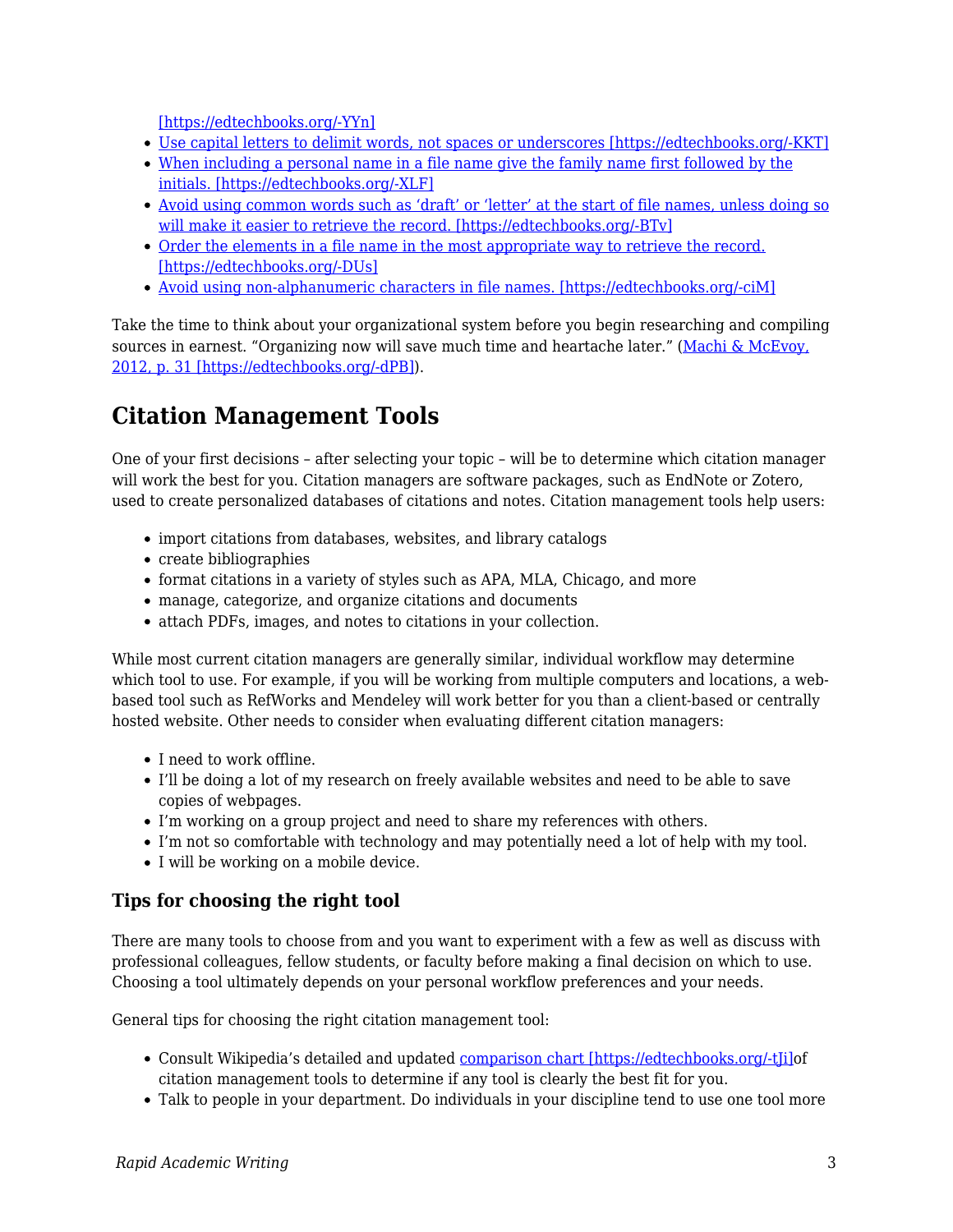often than another? Does your department or university already provide access to a specific tool?

- Talk to your subject librarian; s/he can recommend a tool based on your needs.
- Critically assess your technology skills and interests. Although all the tools advertise ease of use, there is a learning curve. Take a look at the free tutorials, help documents, and instruction manuals and rate your level of understanding and confidence.

Choose your citation management tool carefully. Try some out. Talk to colleagues. Once you've chosen a tool and started using it, changing to a different tool is problematic on several levels. If you save citations in two different products, it can be difficult to keep track of citations. Learning a new product or migrating information from one citation tool to another when you are in the middle of a project can also be difficult, time-consuming, and stressful. Choose carefully, but do choose and then stick with it.

### **Alerts**

Alerts are an excellent way to keep up with the literature of your discipline. Alerts allow you to stay up to date with current research relevant to your topic. Once an alert is set up, you will automatically receive an email when an author's publication, keywords, affiliations, or other search criteria appear in a database. You will be able to connect to the citation, download the citation and full text (when available) from the alert, and (if relevant) save to your citation manager. Alerts are a way to save time AND stay up-to-date in your topic area.

### **Why use alerts?**

- Do you ever feel overwhelmed by the amount of time it takes to stay aware of the latest research and trends in your discipline?
- Do you have so many articles and journals in your "to read" pile that they end up being irrelevant by the time you get to them?
- Do you have a due date for your literature review, but can't find time to check back for the latest updates on the topic?

If you answered yes to any of these questions, note that a number of database aggregators like ProQuest and EBSCO, as well as individual databases, such as ERIC and CINAHL, offer free alert services informing you of new journal issues, recently published articles related to your interests, and more. Most databases and journals use e-mail alerts to inform users of new content. Many researchers set up alerts through Google Scholar. For tips on how to set up alerts in Google Scholar, see the help page at: [https://edtechbooks.org/-iz](https://scholar.google.com/intl/en/scholar/help.html#alerts)

### **Types of alerts**

- 1. Table of Contents (TOC) Alerts These alerts inform users about new journal issues. Depending on the database and your preferred method of delivery, you will receive a table of contents for the issue or links to the full-text articles. Most TOC alerts are delivered via email, but they can also be subscribed to via RSS. A directory of thousands of current and scholarly TOCs is browsable at [https://edtechbooks.org/-EW](http://www.journaltocs.hw.ac.uk/). For a short 2 minute tutorial on how to set up journal alerts through PubMed, see [https://edtechbooks.org/-aRw](https://www.nlm.nih.gov/bsd/viewlet/myncbi/jourup/index.html)
- 2. Saved Searches A saved search alert will notify you when the database identifies new articles related to a customized search. You can specify how often you would like to receive updates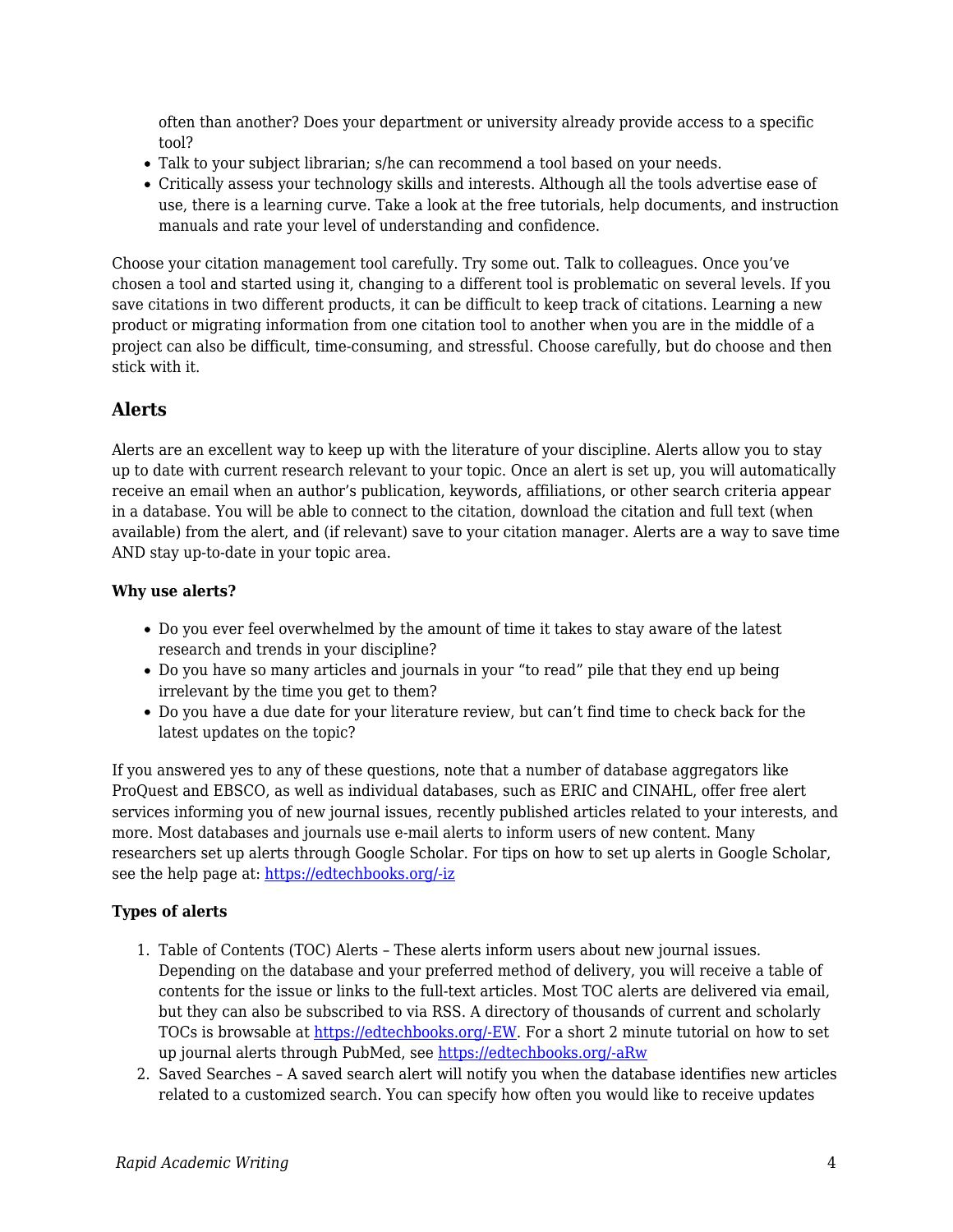(weekly, monthly, etc.).

3. Citation Alerts – These alerts will inform you when a specified article is cited in a new publication.

Within your citation manager, you can set up custom folders to not only store new articles but also to share both alerts and articles with colleagues or fellow students researching similar topics.

# **Bibliographic citation format**

Once you begin gathering sources for your literature review, you will need to organize and document them. Citations document the source of an idea, statement, or study. A uniform citation style helps both the reader and the writer. A standardized editorial style removes the distraction and confusion of puzzling over the correct punctuation for every reference or the proper formatting for numbers and other data in text. Those elements are codified in the rules of the format style, allowing the reader to focus energy on the substance of the research, rather than how the paper is constructed.

An author writing for publication must follow the rules established by the publisher to avoid inconsistencies. Without established rules of style, each manuscript might use different spellings, notations, and citations, which would confuse and distract readers. The need for a consistent style becomes more apparent and more visible when complex material is presented, such as tables or statistics. Without standardized rules for presentation of data, the reader would spend too much time and energy looking for meaning among the structure.

Likewise, a systematic and standardized bibliographic citation format helps the writer of the literature review keep track of references as they accumulate and find them more efficiently later in the process. "You will be rewarded for your hard work, if not in heaven, then certainly when you come to write your report. You will be able to locate information easily, to regroup and reclassify evidence and to produce referenced quotations to support your arguments." ([Bell, 2005, p. 74](https://edtechbooks.org/rapidwriting/lit_rev_conclusion/#ref6)) [\[https://edtechbooks.org/-dPB\]\)](https://edtechbooks.org/rapidwriting/lit_rev_conclusion/#ref6).

There are numerous different bibliographic citation format styles. APA (American Psychological Association), MLA (Modern Language Association), Chicago, Turabian, ACS (American Chemical Society), AMA (American Medical Association) , and IEEE (Institute of Electrical and Electronic Engineers) are some of the more common formats in use, but there are many more. The different styles, and different versions within each style, are a source of stress for generations of students and researchers in all disciplines, including those in the health sciences and education. In the social sciences, APA style is frequently used as the default citation style. Your department or discipline may require another format and, if so, that is the one you should accustom yourself with using to document your sources.

As there are over a dozen different citation styles and different disciplines prefer different styles, always check to see if your instructor requires a particular style. Also because the rules for citation styles can change and can be extensive, it is best to refer to the official handbooks/style guides when you can. ([Teaching & Learning, 2015, p. 6 \[https://edtechbooks.org/-dPB\]\)](https://edtechbooks.org/rapidwriting/lit_rev_conclusion/#ref6).

Whatever citation style and format you decide to use, now is the time to make that decision. Consistently documenting your sources as you read is another way to plan and organize information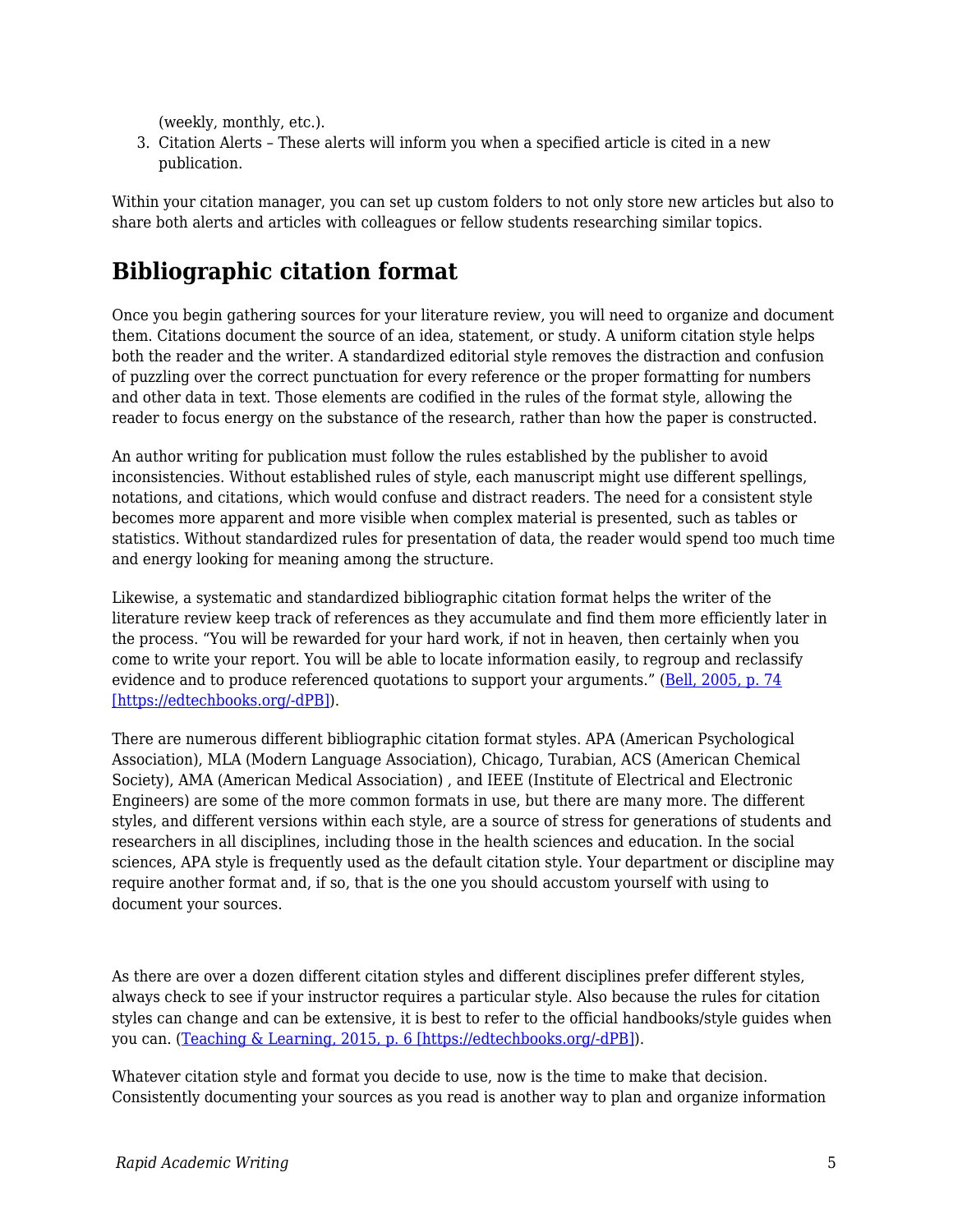as you go along, rather than at the end or in the middle.

In addition to print and online manuals detailing the specifics of each citation style, there are numerous websites and other resources that provide document citation formatting help. The [Online](https://owl.english.purdue.edu/owl/) [Writing Lab \(OWL\) \[https://edtechbooks.org/-rw\]](https://owl.english.purdue.edu/owl/) at Purdue University, for example, can answer most questions about APA, MLA, and Chicago style. University writing labs and subject specialist librarians may also help with correctly documenting sources and formatting style.

A useful open resource for graduate students in the social sciences is *[Professional Writing in the](http://epub-fhd.athabascau.ca/professionalwriting/) [Health Disciplines \[https://edtechbooks.org/-bL\]](http://epub-fhd.athabascau.ca/professionalwriting/)* by Sandra Collins [\(2016](https://edtechbooks.org/rapidwriting/lit_rev_conclusion/#ref6) [\[https://edtechbooks.org/-dPB\]\)](https://edtechbooks.org/rapidwriting/lit_rev_conclusion/#ref6). In addition to discussing how to structure a graduate-level paper, a chapter on APA citation and reference formatting provides extensive detail on how to document sources. Additionally, *[Choosing & Using Sources: A Guide to Academic Research](https://osu.pb.unizin.org/choosingsources/) [\[https://edtechbooks.org/-Wm\]](https://osu.pb.unizin.org/choosingsources/)*([Teaching & Learning, 2015 \[https://edtechbooks.org/-dPB\]\)](https://edtechbooks.org/rapidwriting/lit_rev_conclusion/#ref6) provides examples and advice for documenting sources using APA style formatting.

# **Practice**

- 1. Review a short introductory tutorial or brochure from each of these 4 citation management tools:
	- 1. [EndNote \[http://endnote.com/training\]](http://endnote.com/training)
	- 2. [Mendeley \[https://edtechbooks.org/-JCP\]](http://community.mendeley.com/guides/videos#lightbox/0/)
	- 3. [RefWorks \[https://edtechbooks.org/-oC\]](http://proquest.libguides.com/newrefworks)
	- 4. [Zotero \[https://edtechbooks.org/-uqG\]](https://www.zotero.org/support/screencast_tutorials)
- 2. Decide which citation management tool you are going to use and request a free trial or download/install a free version to test.
- 3. Using the [Google Scholar Alerts \[https://edtechbooks.org/-fHH\]](https://scholar.google.com/scholar_alerts?view_op=list_alerts&hl=en), set up one or more alerts related to your topic.

## **Test Yourself**

### **Question 1**

Choose a good folder and file naming convention:

- a. MyLitReview/Miscellaneous1
- b. RandomTheories/Supporting
- c. Guidelines/State
- d. Regulations/OtherStuff

### **Question 2**

The advantage of choosing and using a citation management program is:

- a. import citations from databases, websites and library catalogs with a few clicks
- b. create bibliographies in APA style
- c. format citations in APA style
- d. manage, categorize and organize citations
- e. attach PDFs, images and other files to citations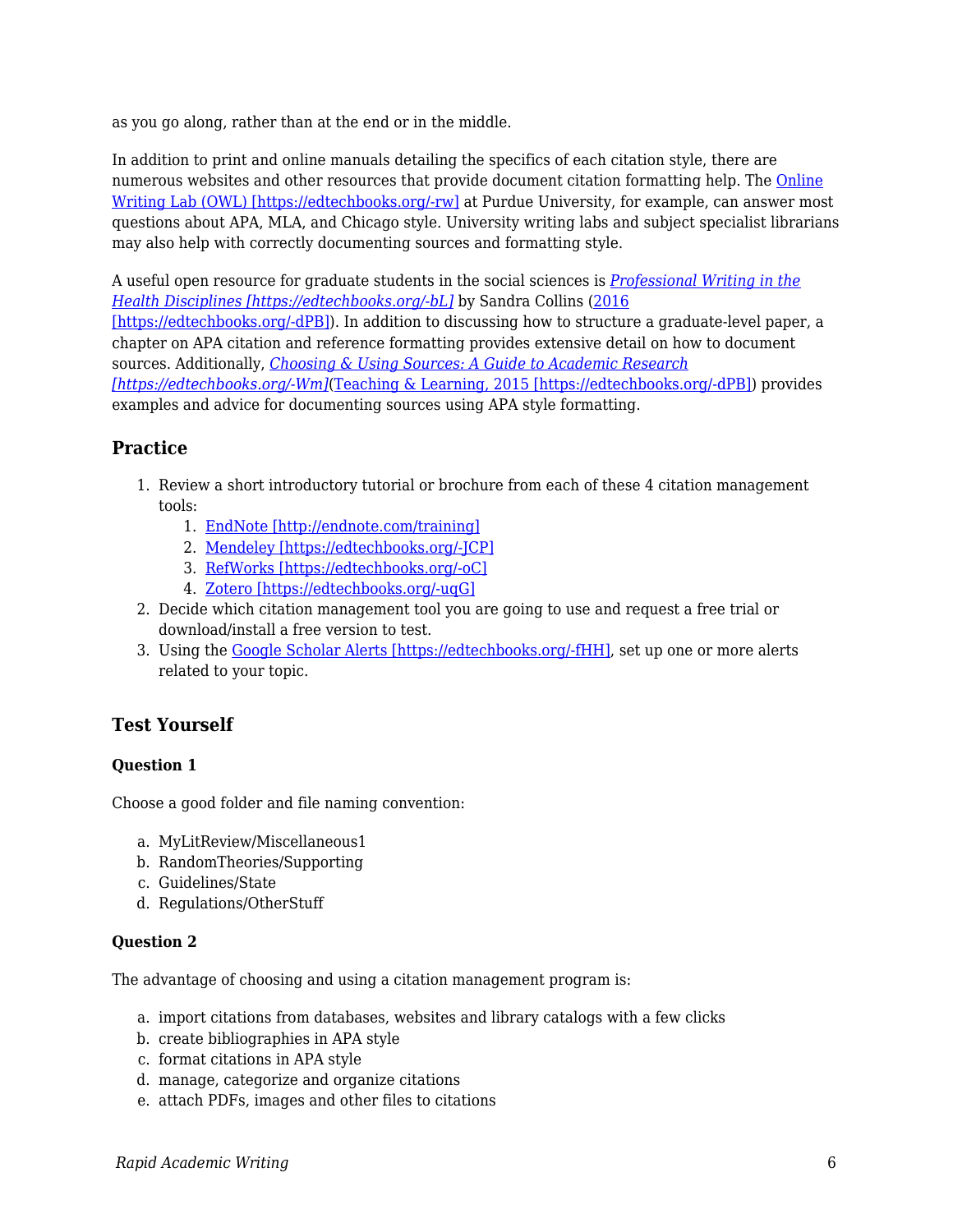f. add notes, highlight text, share with colleagues

#### **Question 3**

In APA style documentation, what is the correct in-text, parenthetical format for a direct quotation?

- a. (Barrett, 1991, p. 17)
- b. (Barrett, p. 17, 1991)
- c. (Barrett : 17)
- d. (M.P. Barrett [1991]: 17)

#### **Question 4**

For journal articles included in the References list, does citation 1 or citation 2 use the correct APA format style:

- a. Poortman, Ann-Rigt. "How Work Affects Divorce: The Mediating Role of Financial and Time Pressures." *Journal of Family Issues* 26.2 (2005): 168-180.
- b. Poortman, A. (2005). How work affects divorce: The mediating role of financial and time pressures. Journal of Family Issues 26(2), 168-180.

### **QUESTION 5**

Select the answer that best describes the function of the reference page:

- a. Sources cited in the paper must appear on the reference page in alphabetical order.
- b. Books and articles read, but not cited in the paper, should be included on the reference page.
- c. Videos and blogs should be cited in the paper, but not included on the reference page.
- d. Sources listed on the reference page do not need to be cited within the paper.



Frederiksen, L., Phelps, S. F., & Kimmons, R. (2018). Documenting Sources. In R.